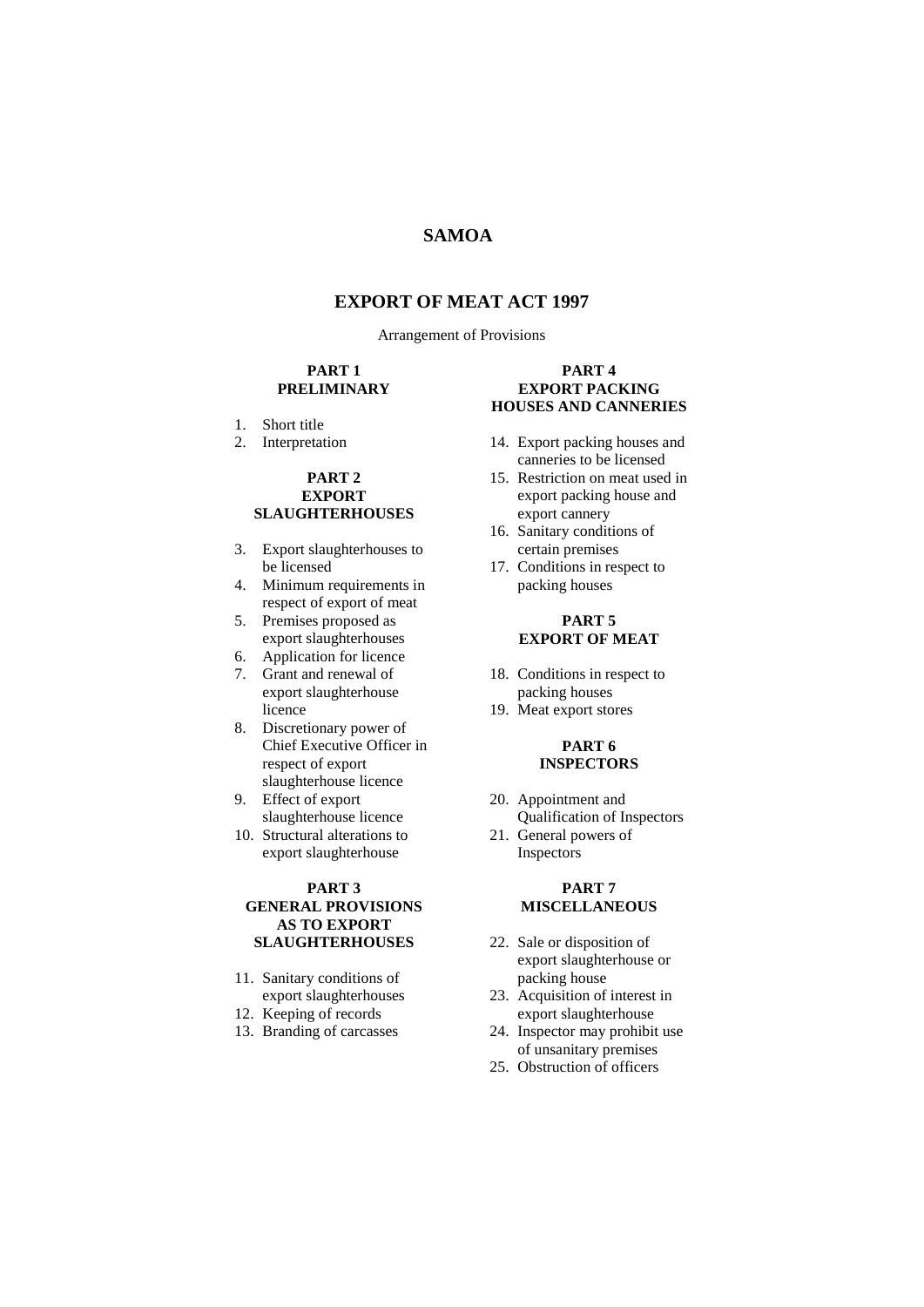26. Offences and penalties

29. Regulations

#### 27. Proceedings against licensees 28. Liability for a nuisance not affected

## **EXPORT OF MEAT ACT 1997**

**1997 No. 20**

**AN ACT** to provide for the establishment of meat export facilities and controls relating thereto.

*[Assent and commencement date: 30 December 1997]*

**BE IT ENACTED** by the Legislative Assembly of Samoa in Parliament assembled as follows:

## **PART 1 PRELIMINARY**

**1. Short title** – This Act may be cited as the Export of Meat Act 1997.

**2. Interpretation** – In this Act, unless the context otherwise requires:

- "carcass" means the dressed body of any slaughtered stock, and includes any part that has been severed therefrom;
- "Chief Executive Officer" means the Chief Executive Officer of the Ministry of Agriculture;
- "edible offal" in relation to slaughtered stock includes the brain, the thymus gland, the pancreas gland, the liver, the spleen, the kidney, the heart, the lung and the stomach;
- "export cannery" means a place that is under this Act licensed as a place where the canning of meat for export takes place and includes all appurtenances thereto;
- "export packinghouse" means a place that is under this Act licensed as a place where the packaging of meat intended for export takes place and includes all appurtenances thereto;
- "export slaughterhouse" means a place that is licensed under this Act as a place where stock are slaughtered for export and includes all appurtenances thereto and "slaughterhouse" has the same meaning;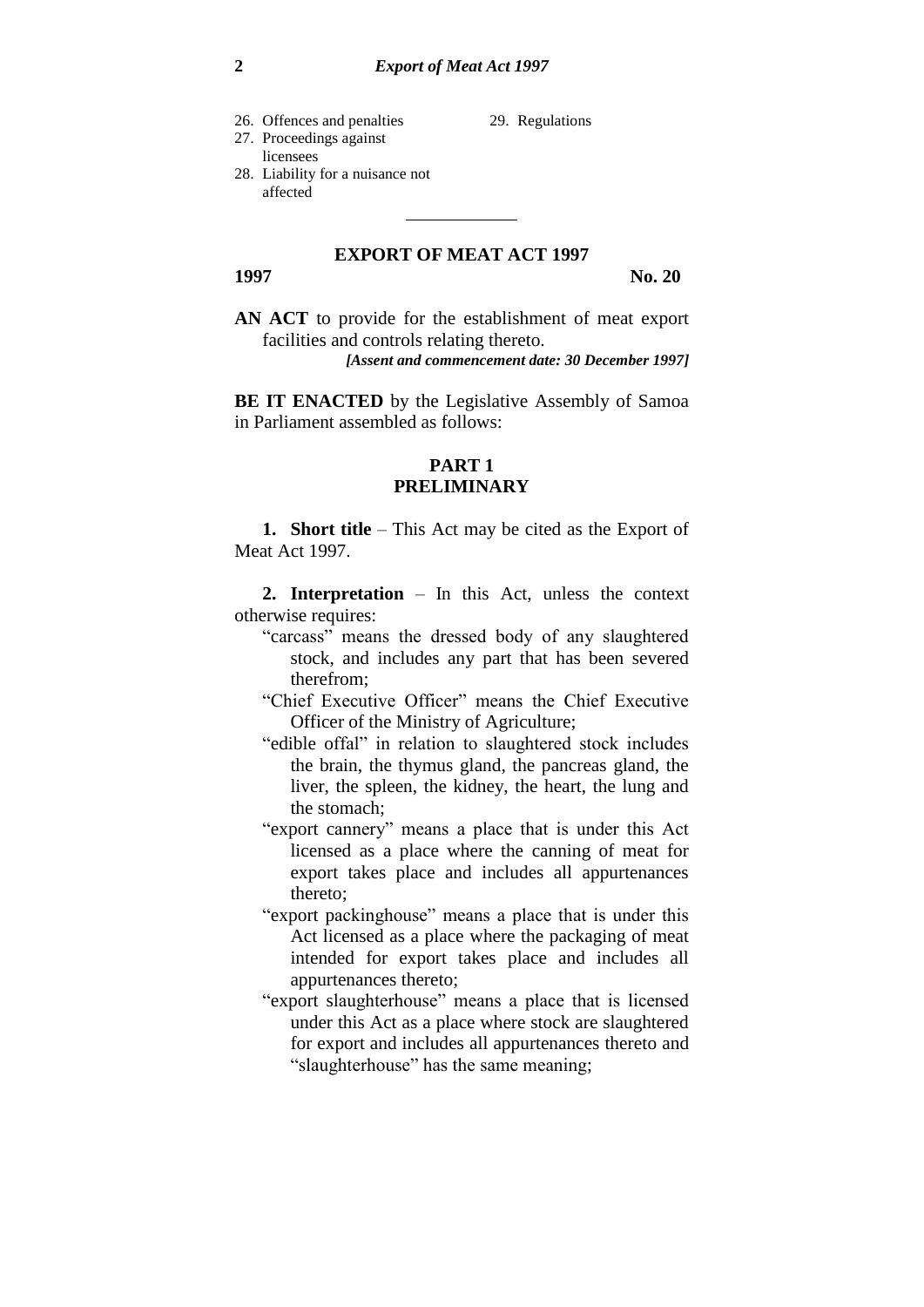"Inspector" means an Inspector appointed for the purposes of this Act;

"meat" means:

- (a) the edible part of the muscle of any slaughtered stock which muscle is skeletal or found in the tongue or diaphragm with or without the accompanying and overlying fat and the portions of bone skin sinew nerve and blood vessels which normally accompany the muscle tissue and which are not separated from it in the process of dressing but does not include the muscle found in the lips, snout or ears; and
- (b) any edible offal taken from slaughtered stock;
- "Minister" means the Minister responsible for agriculture;
- "Ministry" means the Ministry responsible for agriculture;
- "packing house" means a packing house that is licensed under the Act for the packaging of meat intended for export and includes all appurtenances thereto;
- "poultry" means domestic fowls, ducks, geese, turkeys and pheasants, and includes:
	- (a) the carcass and any edible part of any slaughtered poultry, and
	- (b) any bird, which the Minister may by Regulations declare to be poultry for the purpose of this Act;
- "stock" includes:
	- (a) cattle, sheep and horses;
	- (b) pigs and goats which have been herded; mustered or handled in the manner of farm animals; and
	- (c) any other animal which the Head of State may declare by Order to be stock within the meaning of this Act.

# **PART 2 EXPORT SLAUGHTERHOUSES**

**3. Export slaughterhouses to be licensed** – **(1)** No premises shall be used as an export slaughterhouse unless the premises are licensed as an export slaughterhouse by the Chief Executive Officer under this Act.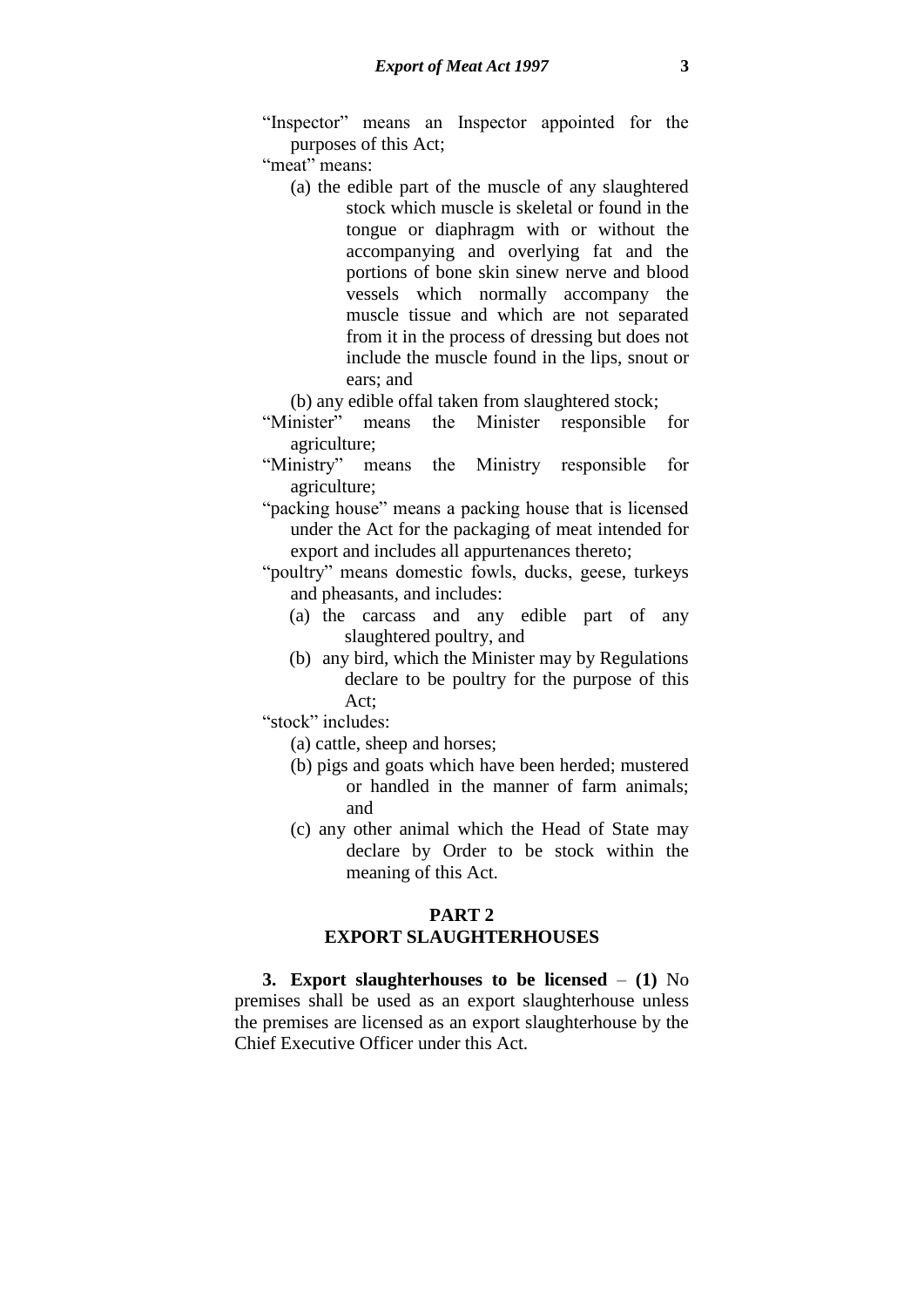**(2)** A person who contravenes subsection (1) commits an offence.

**4. Minimum requirements in respect of export of meat** – No export slaughterhouse licence shall be granted or renewed unless the Chief Executive Officer is satisfied that not less than 25% of the meat derived from stock slaughtered in the slaughterhouse during the period for which the licence is granted or renewed is intended for export.

**5. Premises proposed as export slaughterhouses** – **(1)** If a person proposes to erect any premises or to reconstruct or adapt any existing premises with the intention that they be used as an export slaughterhouse the person shall, before the work is commenced, submit to the Chief Executive Officer (in a form approved by the Chief Executive Officer) the plans and specifications of the premises for approval.

**(2)** The Chief Executive Officer may, if the plans and specifications are approved, undertake to issue an export slaughterhouse licence if the premises are completed to the Chief Executive Officer's satisfaction and an export slaughterhouse licence is duly applied for within 12 months after the date of his or her undertaking or within any extended time, as the Chief Executive Officer may allow (but subject to section 7).

**6. Application for licence** – **(1)** An application for an export slaughterhouse licence shall:

- (a) be on a form provided by the Chief Executive Officer for the purpose; and
- (b) be accompanied by an adequate plan and description of the premises, to which the application relates.

**(2)** An application must also be accompanied by a fee to be prescribed by regulations.

**7. Grant and renewal of export slaughterhouse licence** – **(1)** On receipt of an application for an export slaughterhouse licence in respect of any premises, the Chief Executive Officer shall consider the application, and shall after any enquiry and investigations as the Chief Executive Officer thinks fit, issue a licence if satisfied: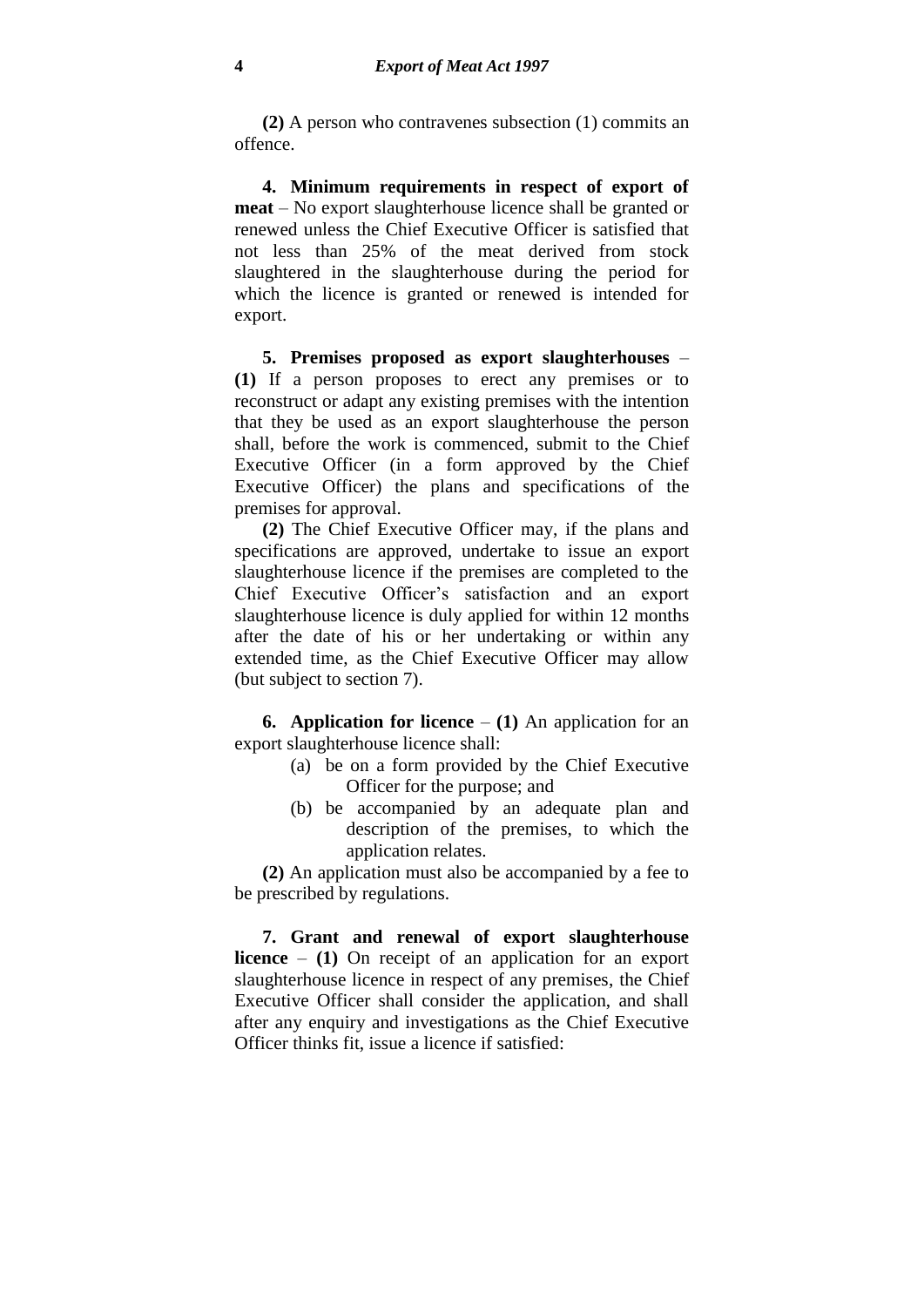- (a) that the requirements of this Act in relation to the application have been complied with;
- (b) that the situation of the premises is not objectionable and that satisfactory provision is made in respect of drainage and sanitation, and the disposal of refuse effluent and trade wastes; and
- (c) that the premises have been completed to the Chief Executive Officer's satisfaction.
- **(2)** An export slaughter house licence shall:
	- (a) be on a form provided by the Chief Executive Officer for the purpose; and
	- (b) unless sooner cancelled or surrendered, continue in force until the 30 day of June next after the date on which the licence takes effect.

**(3)** A licence may be renewed by the Chief Executive Officer on payment of the prescribed fee.

**(4)** The renewal of an export slaughter house licence is for the period ending on 31 March next after the date on which the renewal takes effect.

**(5)** The issue or renewal of any licence under this section is subject to any terms, conditions and directions, as the Chief Executive Officer may impose.

**8. Discretionary power of Chief Executive Officer in respect of export slaughterhouse licence** – **(1)** Subject to section 5, the Chief Executive Officer may issue, renew or transfer any export slaughterhouse licence, or may decline to issue, renew or transfer the licence.

**(2)** Without restricting subsection (1), the Chief Executive Officer may decline to issue, renew or transfer the licence if he or she is of the opinion, on grounds that the Chief Executive Officer thinks sufficient:

- (a) that the applicant is not a suitable person to be the holder of the licence;
- (b) that the business of the export slaughterhouse has been carried on or is likely to be carried on, in a manner contrary to the public interest;
- (c) that the licensee has been convicted of an offence against this Act in respect of the same or any other export slaughterhouse; or
- (d) that the licensee has failed in respect of the same or any other slaughterhouse, to comply with any directions or conditions imposed on him or her in accordance with this Act.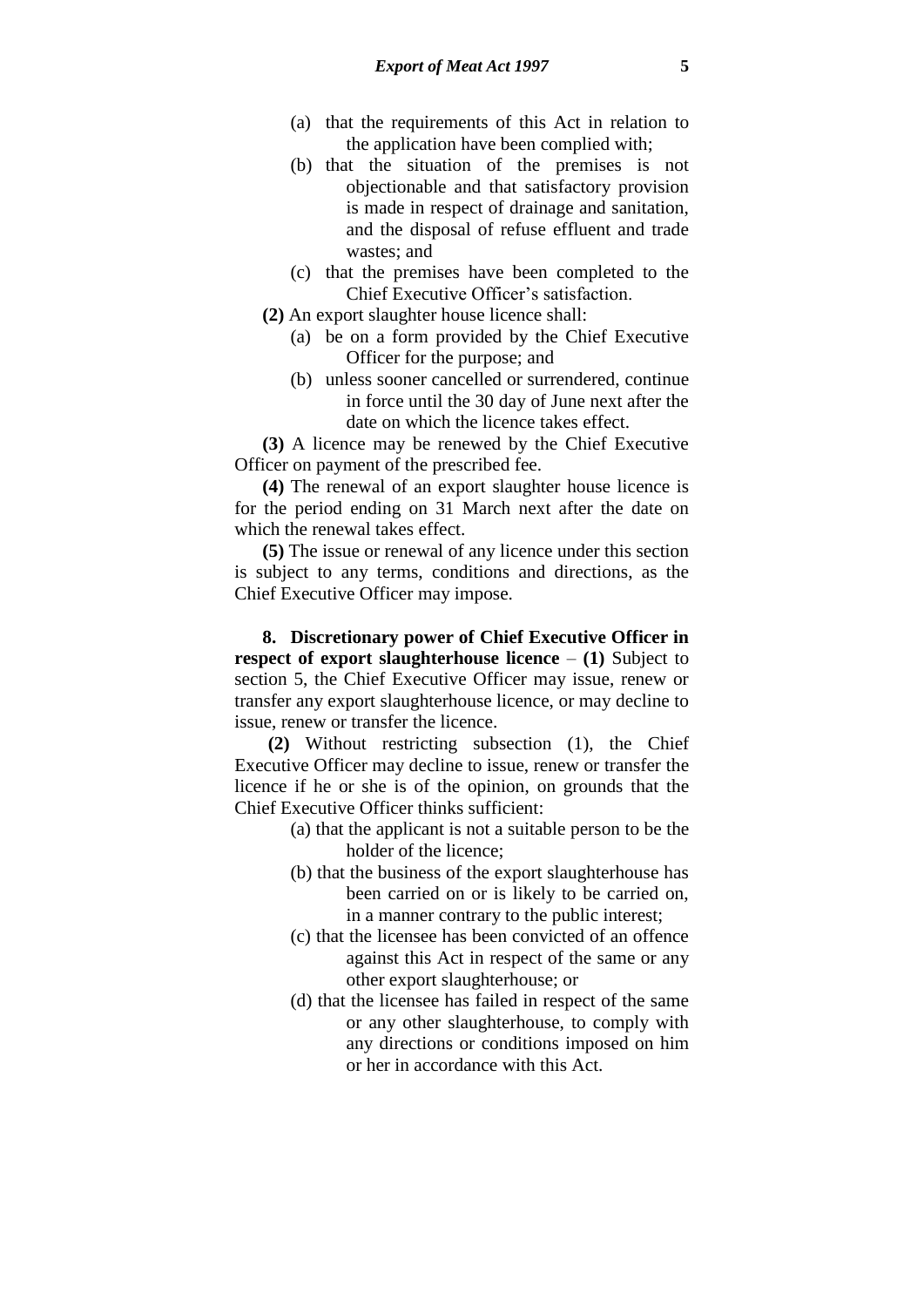**(3)** Despite subsections (1) and (2), the Chief Executive Officer shall not issue a new licence or renew or transfer any existing licence to any non-resident without the prior consent of the Minister and section 22, with the necessary modifications, applies to an application for the sale, lease or other disposition of an export slaughterhouse or export packinghouse.

**(4)** For the purposes of this section, the buying of stock to be slaughtered for export is taken to be part of the business of an export slaughterhouse, and the buying of any such stock in a manner contrary to the public interest shall accordingly be a ground on which the Chief Executive Officer may decline the issue, renewal or transfer of a licence in respect of an export slaughterhouse.

**(5)** In subsection (3) "non resident" means:

- (a) a person not ordinarily resident in Samoa; or
- (b) a company or body corporate that is incorporated outside Samoa or any company within the meaning of the Companies Act that is for the purposes of that Act a subsidiary of any company or body corporate incorporated outside Samoa; or
- (c) a company within the meaning of the Companies Act in which the shares are held by non-residents if those shares in the aggregate carry the right to exercise or control the exercise of 25% or more of the voting power at any general meeting of the company.

**9. Effect of export slaughterhouse licence** – While a licence for an export slaughterhouse is in force, it is lawful, subject to the provisions of this Act and to the terms and conditions of the licence, to slaughter stock in the slaughterhouse to which the licence relates, whether the meat derived from the stock is intended for consumption in Samoa or is intended for export.

**10. Structural alterations to export slaughterhouse – (1)** In this section, "export slaughterhouse" includes all freezing, cooling and storage chambers used for the purposes of or in conjunction with an export slaughterhouse, whether or not the chambers are erected on land appurtenant to the slaughterhouse.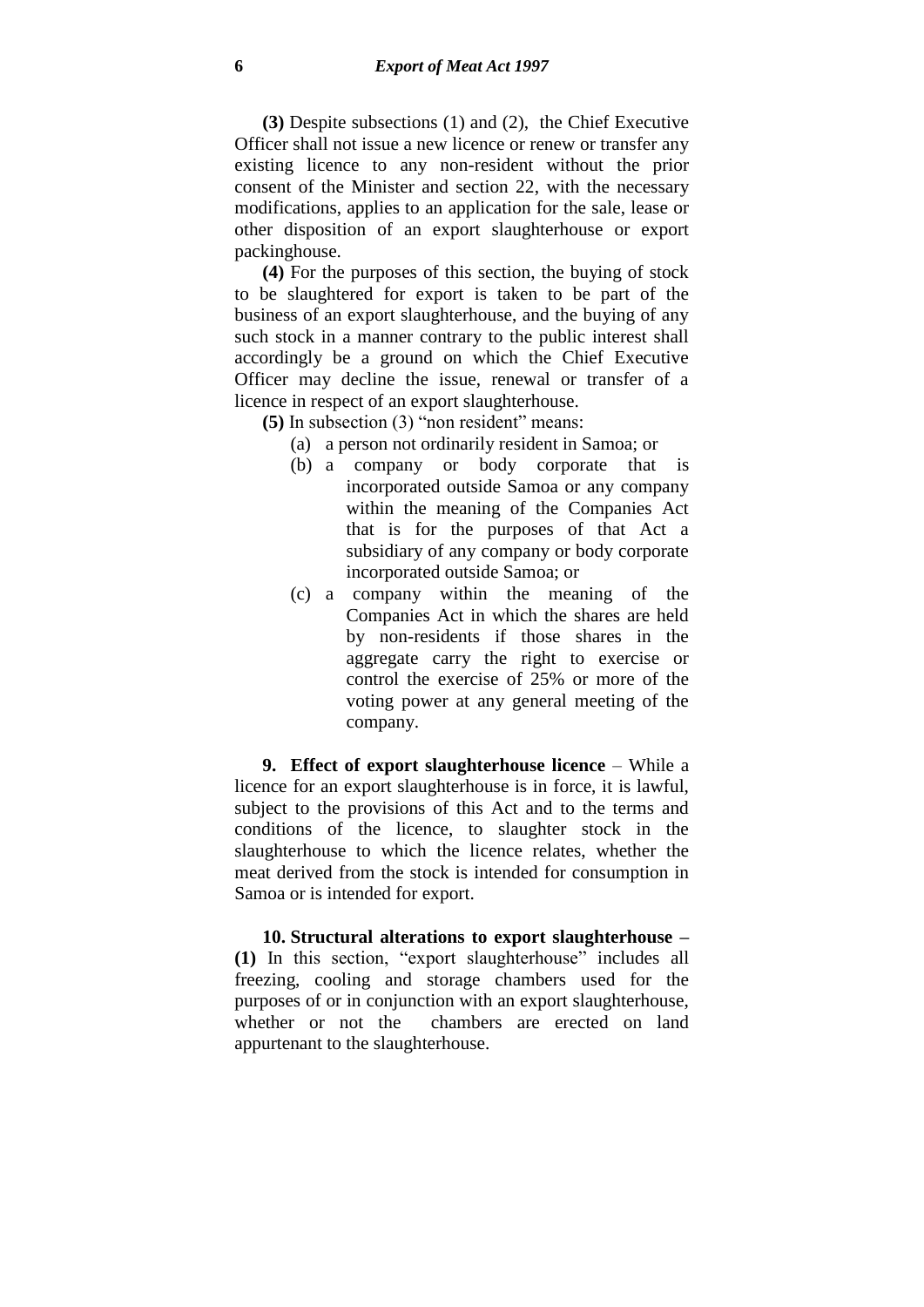**(2)** No addition to or structural alteration of any export slaughterhouse or no alteration of its freezing power or no addition to or alteration of its plant or fittings or equipment, whereby in the opinion of the Chief Executive Officer the hygienic conditions of the slaughterhouse or the facilities for inspection therein maybe affected or the productive capacity thereof materially increased shall be made except with the prior approval of the Chief Executive Officer.

**(3)** The licensee of any export slaughterhouse who contravenes subsection (2) commits an offence.

### **PART 3**

# **GENERAL PROVISIONS AS TO EXPORT SLAUGHTERHOUSES**

**11. Sanitary conditions of export slaughterhouses** – **(1)** The licensee of a slaughterhouse shall maintain the slaughterhouse in a sanitary condition to the satisfaction of the Inspector, and if the licensee fails at any time to do so the licensee commits an offence.

**(2)** It is unlawful to slaughter or to process any poultry or any animals other than stock, in any part of a slaughterhouse normally used for the slaughtering or processing of stock.

**(3)** Despite subsection (2) except as otherwise provided by Regulations under this Act, it is lawful to store in any part of a slaughterhouse any poultry or animals which are frozen.

**12. Keeping of records** – **(1)** The licensee of a slaughterhouse shall keep at the slaughterhouse a record book, in which shall be entered daily the following particulars relating to all stock slaughtered at the slaughterhouse during the day namely:

- (a) the number species and sex of the stock;
- (b) the name, occupation and address of the owner of the stock or if the licensee is the owner, of the person from whom the stock was purchased or obtained and the date of taking delivery; and
- (c) any other particulars as may be prescribed.

**(2)** The licensee of any slaughterhouse who fails on any day to make in the record book any entry required to be made under this section, or knowingly makes a false entry therein, commits an offence.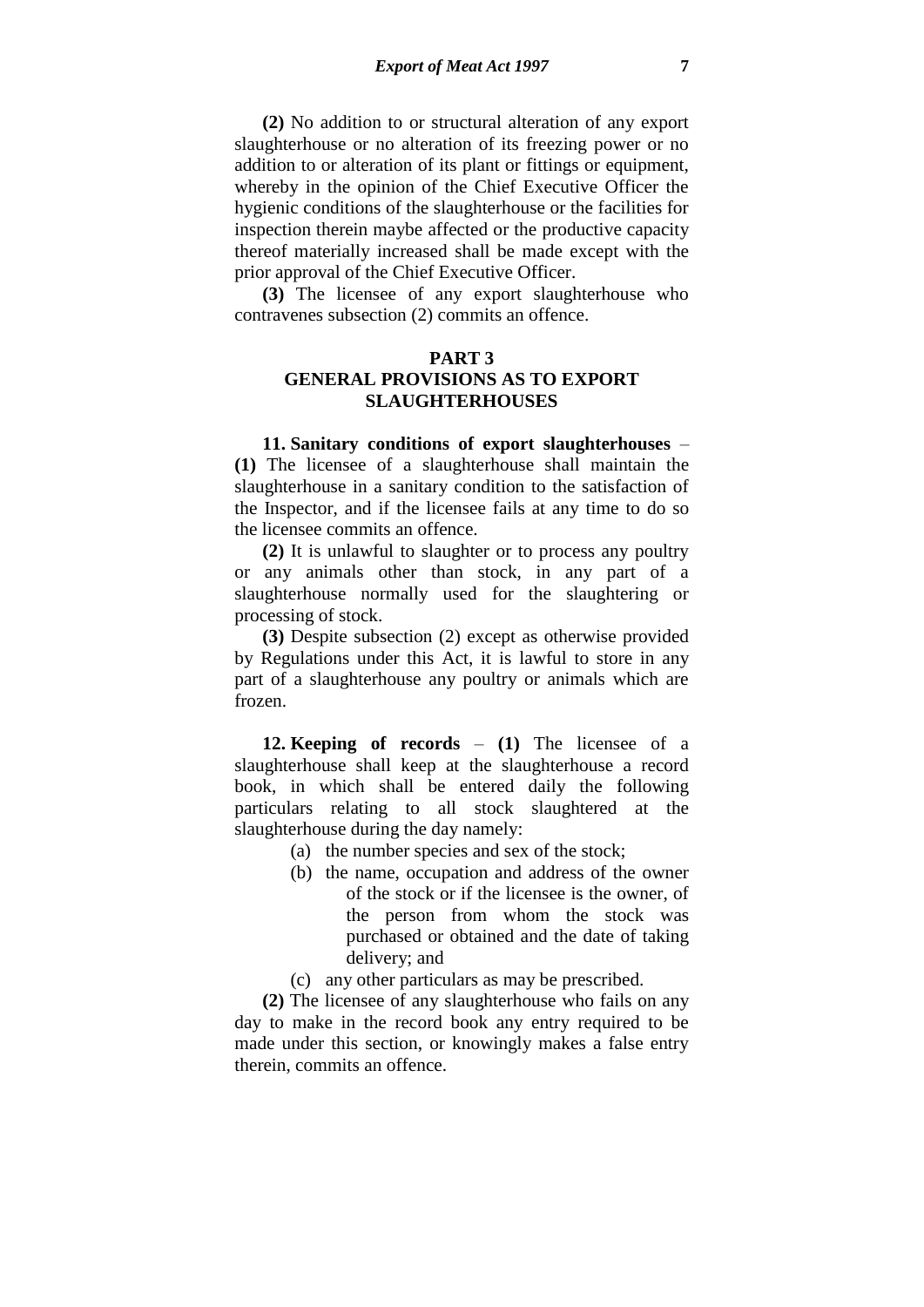**(3)** The record book shall at all times during working hours, be available for inspection by any Inspector or member of the Police.

**13. Branding of carcasses** – **(1)** Before the carcasses of any stock that has been slaughtered in a slaughterhouse is removed from the slaughterhouse, the carcasses must be branded in the prescribed manner with a brand approved by the Chief Executive Officer in respect of the premises, and if any carcass is removed in breach of this section, the licensee of the slaughterhouse commits an offence against this Act unless the licensee proves to the satisfaction of the Court that the carcass was removed without the licensee's knowledge, consent or connivance.

**(2)** A person who, without lawful excuse, removes any carcass which has not been branded under this section from any slaughterhouse commits an offence.

#### **PART 4**

## **EXPORT PACKING HOUSES AND CANNERIES**

**14. Export packing houses and canneries to be licensed** – **(1)** Subject to this section, no person shall use any premises for the packaging of meat for export, unless the person is the holder of an export packing house licence issued under this Act in respect of those premises.

**(2)** Where the licensee of any export slaughterhouse carries on the packaging of meat for export in any part of the premises of the export slaughterhouse, that part of those premises is taken to be an export packing house and in respect thereof the holder of the export slaughterhouse licence is taken to be the holder of an export packing house licence.

**(3)** No person shall use any premises for the canning of meat for export unless the person is the holder of an export cannery licence issued under this Act for the premises.

**(4)** If the licensee of an export slaughterhouse carries on the canning of meat in any part of the premises of the export slaughterhouse, that part of those premises is taken to be a cannery and in respect thereof, the holder of the export slaughterhouse licence is taken to be the holder of an export cannery licence.

**(5)** No person shall hold an export packing house licence or an export cannery licence unless the person is also the holder of an export slaughterhouse licence under this Act.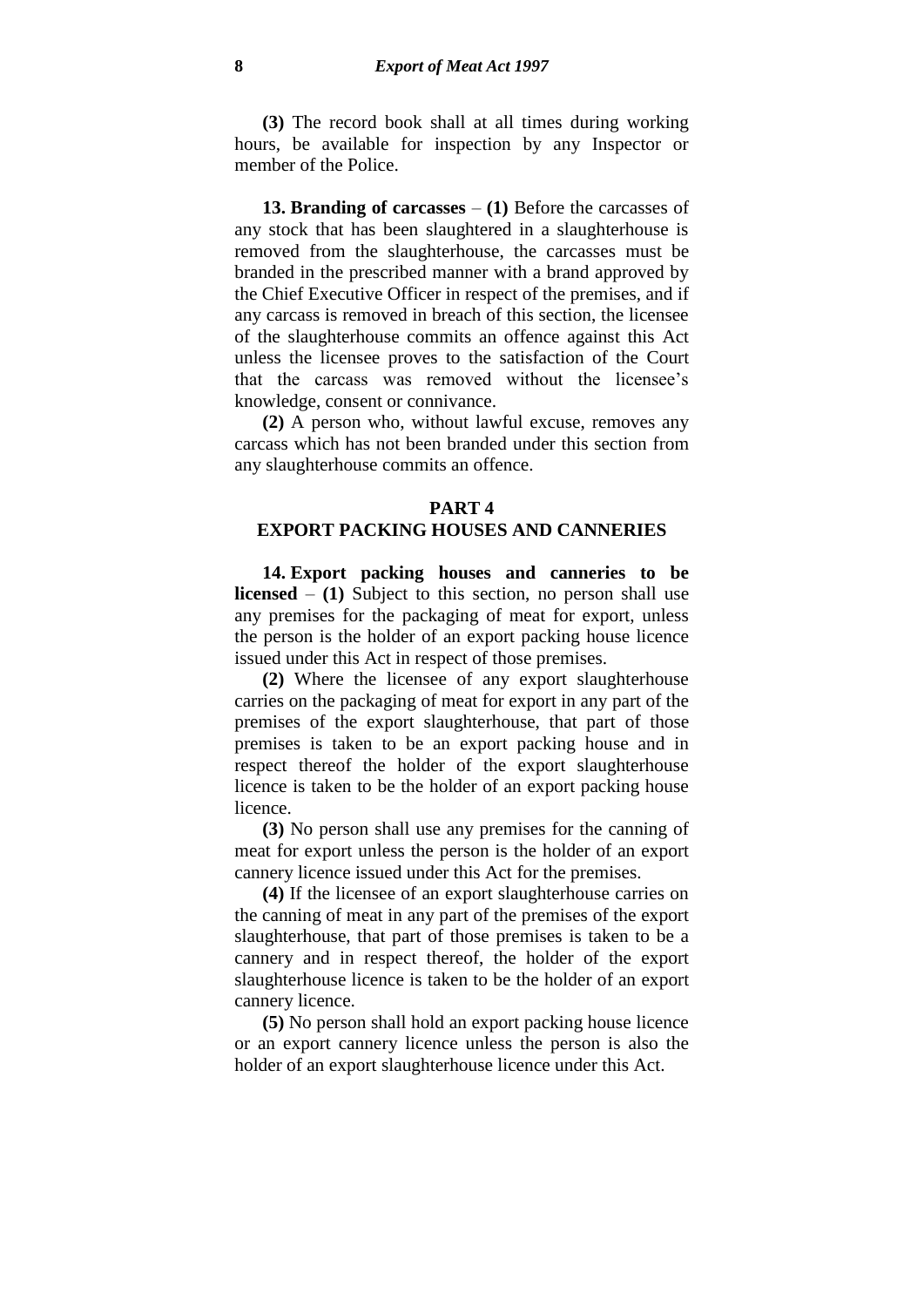**15. Restriction on meat used in export packing house and export cannery** – No person shall bring on to any premises licensed as an export packing house or as an export cannery or allow to remain on those premises, or pack or can on those premises any meat derived from stock slaughtered elsewhere, than at any export slaughterhouse.

**16. Sanitary conditions of certain premises** – **(1)** A licensee of a packing house or a cannery shall maintain the packing house or cannery in a sanitary condition to the satisfaction of the Inspector.

**(2)** A licensee commits an offence against this Act who contravenes or fails to comply in any respect with subsection (1).

**17. Conditions in respect to packing houses** – **(1)** The Chief Executive Officer may during the currency of a packing house licence by notice given to the licensee fix with respect to any period or periods specified in the notice:

- (a) the maximum in the packing house during any such period; and
- (b) the maximum number of any specified kind or specified class of carcasses that may be processed in the packing house during any such period.

**(2)** The notice may at any time in like manner be amended or revoked.

**(3)** No notice shall be given under subsection (1) unless the Chief Executive Officer is of the opinion that having regard to the capacity and equipment of the packing house, it is necessary to limit the number of carcasses to be processed in order to ensure that the hygienic conditions of the premises and the quality of the products are not detrimentally affected.

**(4)** The licensee of any packing house in which any carcasses are processed contrary to the terms of any notice under this section commits an offence.

### **PART 5 EXPORT OF MEAT**

**18. Conditions in respect of export of meat** – **(1)** No meat shall be exported from Samoa unless: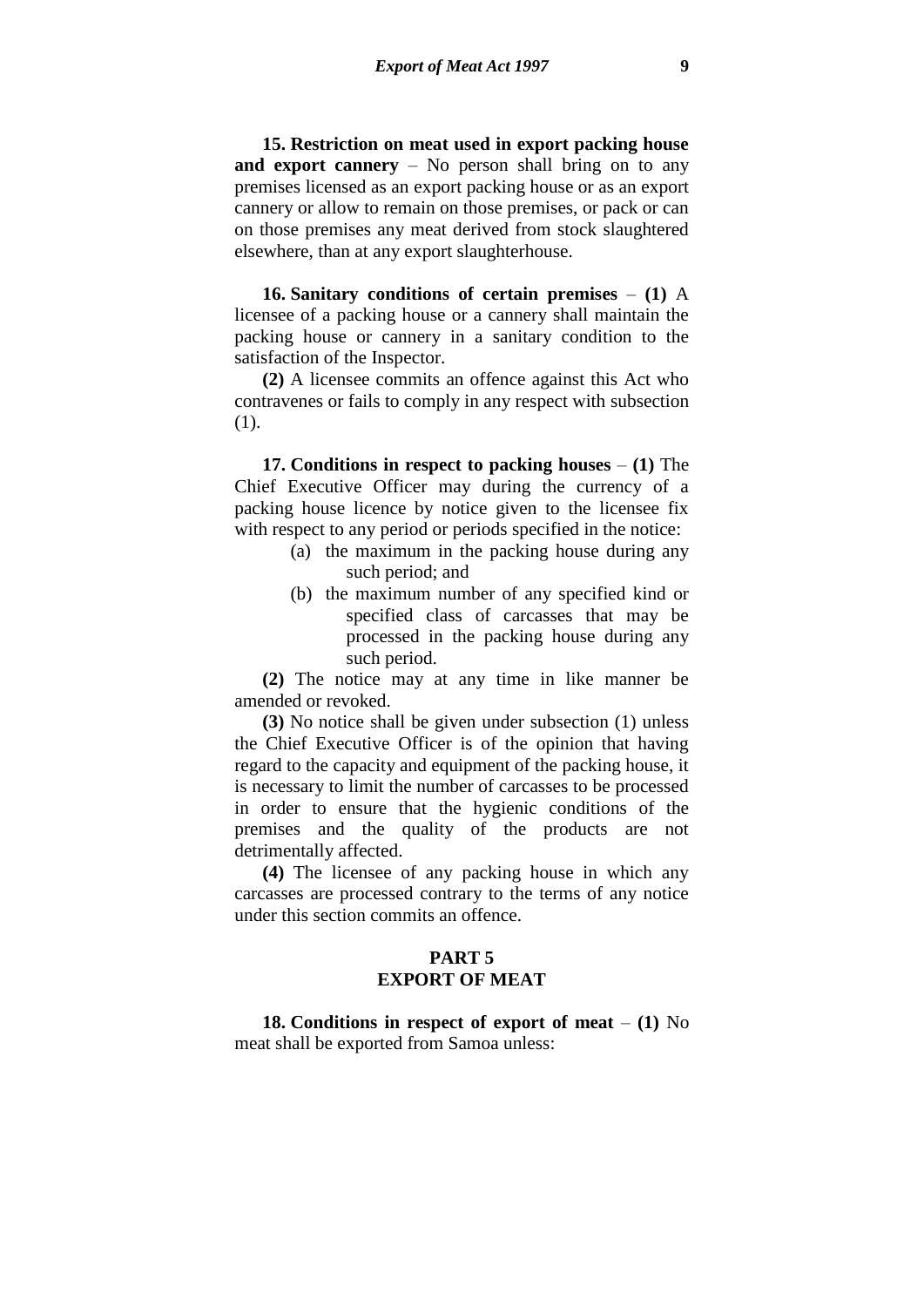- (a) it is derived from stock slaughtered in a meat export slaughterhouse;
- (b) it has been inspected by an Inspector and has been passed by him or her as free from disease or defect and as suitable for export and is branded in the prescribed manner;
- (c) it has been properly preserved by freezing, chilling, salting, canning, drying, dehydrating or other approved method;
- (d) it is properly packed in a packinghouse and is in good order and condition at the time it is placed on board ship or aircraft for export;
- (e) it has at all times before export been kept or stored in premises approved by the Chief Executive Officer under section 19 as a meat export store; or
- (f) any conditions imposed in respect of the entry of the meat into the country to which it is proposed to export it, or in respect of its sale for human export it, or in respect of its sale for human consumption therein, have, so far as they can be complied with in Samoa been complied with.

**(2)** A person who exports or does any act with intent to export any meat contrary to subsection (1) commits an offence.

**19. Meat export stores** – **(1)** No person shall keep or store any meat intended for export in any premises unless the premises are approved in that behalf by the Chief Executive Officer as a meat export store.

**(2)** All approvals under this section must be granted, withheld, renewed or withdrawn pursuant to Regulations under this Act.

**(3)** All premises licensed under this Act as export slaughterhouses or export packing houses, shall for the purposes of this section are deemed to be approved by the Chief Executive Officer as meat export stores.

**(4)** Any vehicle or other conveyance used under any Regulations under this Act for the transport of meat intended for export is deemed to be approved by the Chief Executive Officer under this section.

# **PART 6 INSPECTORS**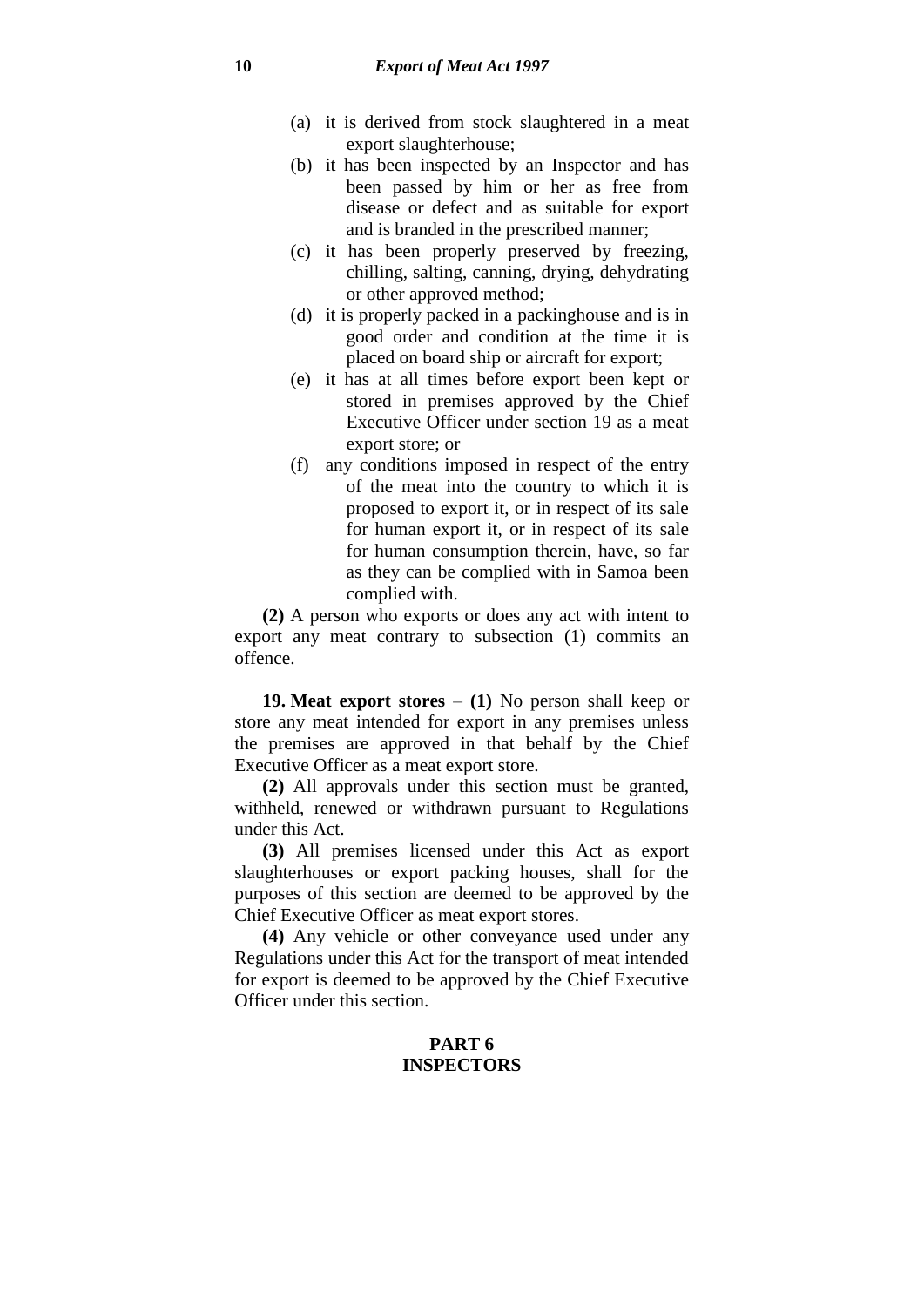**20. Appointment and Qualification of Inspectors** – **(1)**  The Chief Executive Officer shall appoint a sufficient number of persons to be inspectors under this Act.

**(2)** No person shall be appointed as an inspector under this Act unless the person is registered as a Veterinary Surgeon in a country approved of by the Chief Executive Officer, or has passed the prescribed examination and has obtained a certificate from the prescribed authority, that the person is competent to perform the duties of an inspector.

**21. General powers of Inspectors** – **(1)** In addition to any other powers or functions that may be conferred on inspectors by or under this Act, an inspector, for the purposes of the inspector's duties, has the power to enter at any reasonable time on any premises registered licensed or approved under this Act, and there inspect the premises or any stock or meat found in the premises.

**(2)** An inspector, pursuant to Regulations under this Act, has power to require the destruction or disposition of any stock or meat which after inspection by the inspector is in his or her opinion diseased defective or otherwise unfit for human consumption.

## **PART 7 MISCELLANEOUS PROVISIONS**

**22. Sale or disposition of export slaughterhouse or packing house** – **(1)** No licensee of an export slaughterhouse or a packing house shall enter into any contract agreement or undertaking for the sale, lease or other disposition of the slaughterhouse or packing house, unless the consent in writing of the Minister has first been obtained. An application for consent under this section is to be made to the Minister.

**(2)** A consent given under this section may be given subject to any conditions, not inconsistent with this Act, as the Minister may think fit.

**(3)** If a sale, lease or other disposition is consented to under this section the licence in respect of the slaughterhouse or packing house may subject to any conditions imposed under this section be transferred to the person to whom the sale lease or other disposition is made on application in that behalf being made to the Minister by the licensee and on payment of the prescribed fee.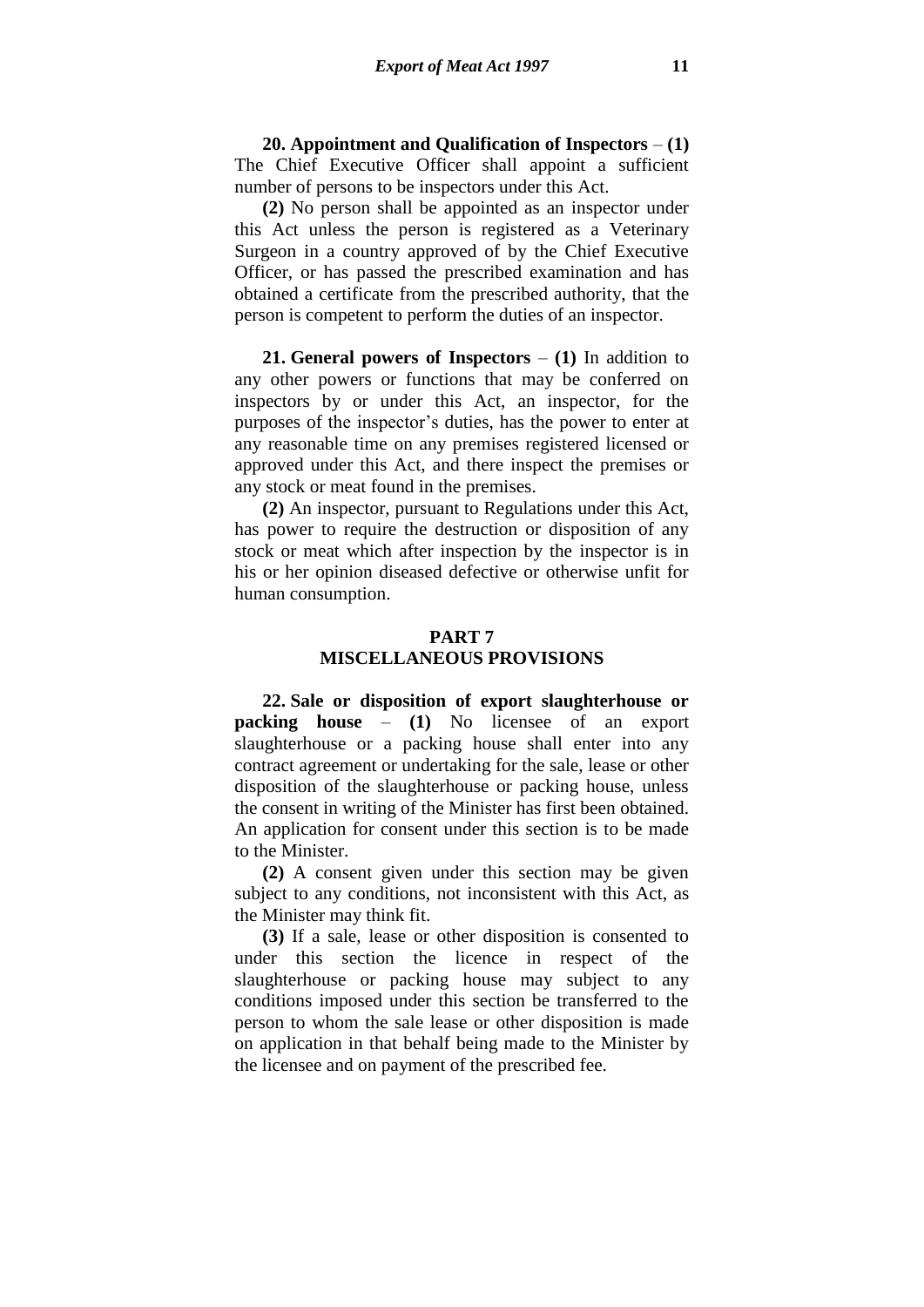**(4)** No licence shall be transferred under subsection (3), unless the application for the transfer is duly made within 12 months after the date on which the consent is given, or within any extended time, as the Minister may allow.

**(5)** A licensee of an export slaughterhouse or packinghouse who enters into any transaction in contravention of the provisions of this section, or who fails to comply with any conditions imposed under this section, commits an offence.

**(6)** If a transaction is entered into in contravention of this section or if any condition as aforesaid is not complied with, the transaction is void.

**23. Acquisition of interest in export slaughterhouse** – **(1)** It is deemed to be a condition of any licence issued in respect of an export slaughterhouse that the licensee or if the licensee is a company any subsidiary of the licensee or any company of which the licensee is a subsidiary shall not after the commencement of this Act acquire any estate or interest in any company which is the licensee of an export slaughterhouse without the consent of the Minister.

**(2)** If any licensee or his or her subsidiary or any company of which the licensee is a subsidiary acquires any estate or interest contrary to the provisions of this section, it shall be a ground on which the Minister may refuse to consent to the renewal of the licence of that licensee.

**(3)** In this section, "estate or interest" includes ownership whether complete or partial any mortgage or charge any share stock debenture or debenture stock and any right title or claim to any share stock debenture or debenture stock.

**(4)** If any licensee or his or her subsidiary or any company of which the licensee is a subsidiary enters into any transaction for the acquisition of any estate or interest contrary to the provisions of this section, the transaction is deemed to be unlawful and has no effect.

**24. Inspector may prohibit use of unsanitary premises** – **(1)** If an inspector is of the opinion that any premises are by reason of their unsanitary condition or for any other reason unsuitable for the collection holding slaughtering storage or carriage of meat or stock for export or for the packaging or canning of meat for export, the inspector may: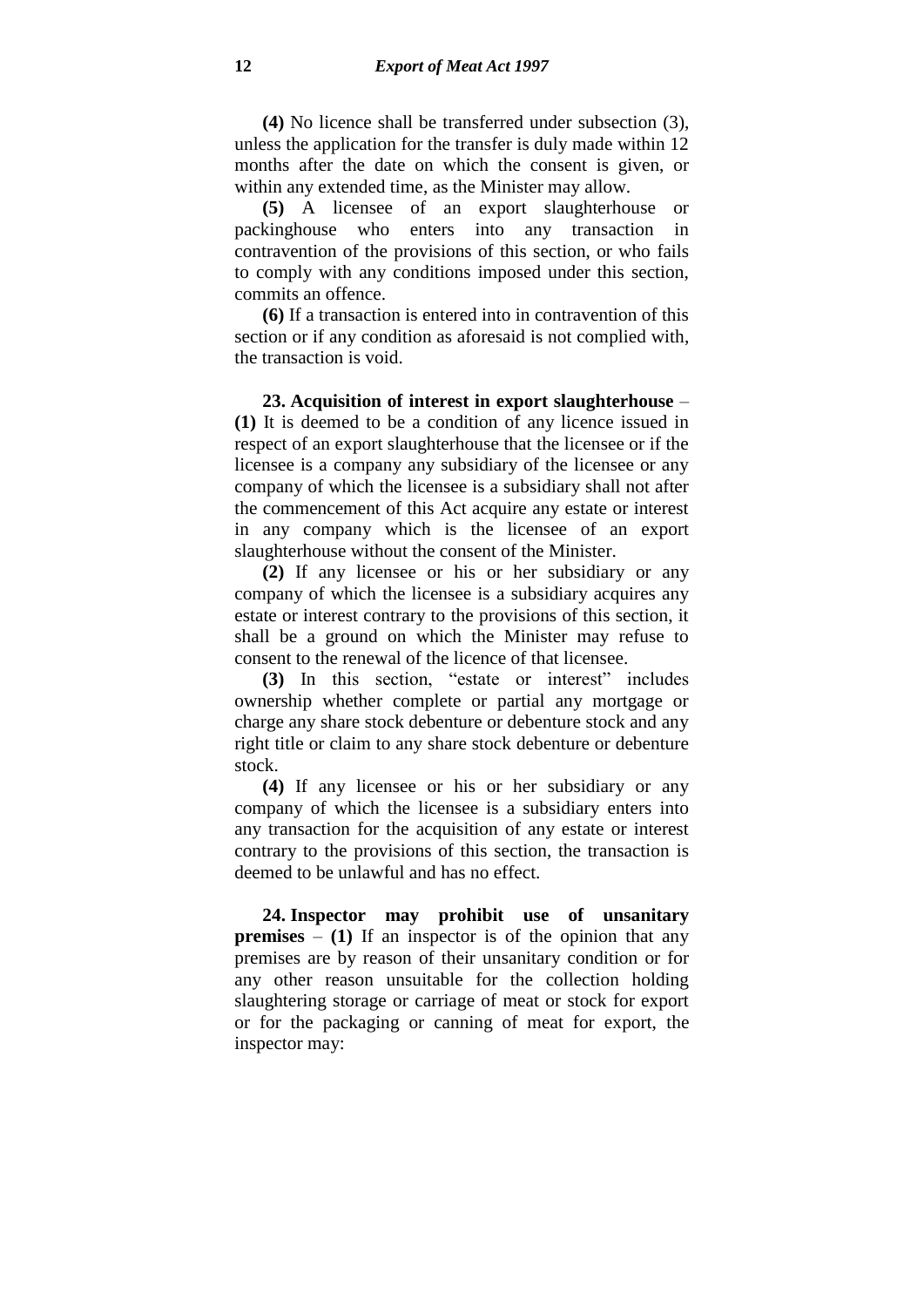- (a) by writing addressed to the occupier of the premises or to the person-in-charge or appearing to be in charge thereof, order the removal therefrom of any stock or meat; and
- (b) prohibit the use of any the premises for any of the aforesaid purposes, either absolutely or until the defective condition has been remedied to his or her satisfaction, −

 and the order or prohibition may be expressed to take effect as from a date to be specified therein by the inspector.

**(2)** A person who fails to comply with an order given by an inspector under this section commits an offence.

**25. Obstruction of officers** – A person commits an offence who:

- (a) obstructs or in any way interferes with or fails to comply with the lawful requirements of any Inspector, member of the Police or other person in the performance of his or her duties or the exercise of his or her powers or functions under this Act; or
- (a) furnishes under this Act any particulars which to the person's knowledge are false or misleading in any material respect.

**26. Offences and penalties** – **(1)** A person commits an offence who:

- (a) without reasonable excuse acts in contravention of or fails to comply in any respect with any provision of this Act or any notice direction restriction requirement or condition given made or imposed under this Act or any Regulations under it; or
- (b) with intent to deceive makes any false or misleading statement or any material omission in any communication or application or return for the purposes of this Act or of any Regulations under it.

**(2)** A person who commits an offence against this Act for which no other penalty is prescribed in this Act is liable on summary conviction:

> (a) for an individual, to a fine not exceeding 20 penalty units and if the offence is a continuing one to a further fine not exceeding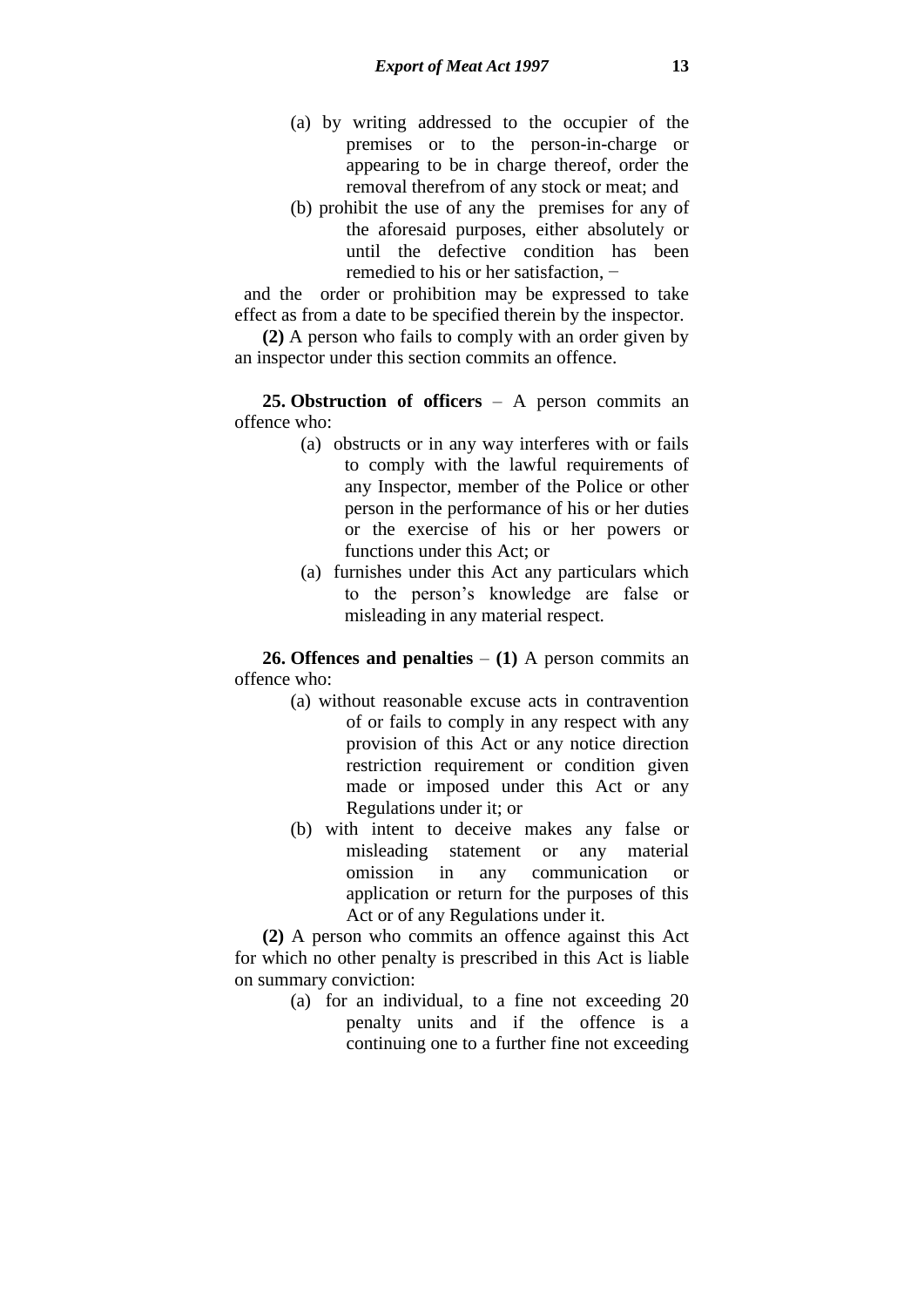2 penalty units for every day on which the offence has continued; and

(b) for a body corporate, to a fine not exceeding 40 penalty units and if the offence is a continuing one to a further fine not exceeding 4 penalty units for every day on which the offence has continued.

**(3)** If, in any proceedings for an offence against this Act, knowledge on the part of the defendant is an essential element of the offence with which the defendant is charged that knowledge is presumed unless the contrary is proved.

**27. Proceedings against licensees** – If proceedings for an offence against this Act are taken against the licensee of any slaughterhouse or packinghouse the following provisions apply:

- (a) the defendant is required to produce his or her licence at the commencement of the hearing;
- (b) if the defendant is convicted of an offence against this Act, the convicting court shall cause a record of the conviction to be endorsed on the licence; and
- (c) if at any time not less than 3 convictions in respect of which the licensee was fined are endorsed on the licence, the court, in addition to imposing any other penalty to which the licensee may be liable, may cancel or suspend the licence either immediately or as from a date to be specified in the order of the court.

**28. Liability for a nuisance not affected** – Nothing in this Act or in any licence granted under this Act:

- (a) is to be construed to authorise a person to commit a nuisance; or
- (b) affects the liability of a person in respect of a nuisance or the right or powers of a person to abate a nuisance.

**29. Regulations** – **(1)** The Head of State may on the advice of Cabinet make regulations necessary or expedient for giving full effect to this Act and for the due administration thereof and without limiting the generality thereof for any or all of the following purposes: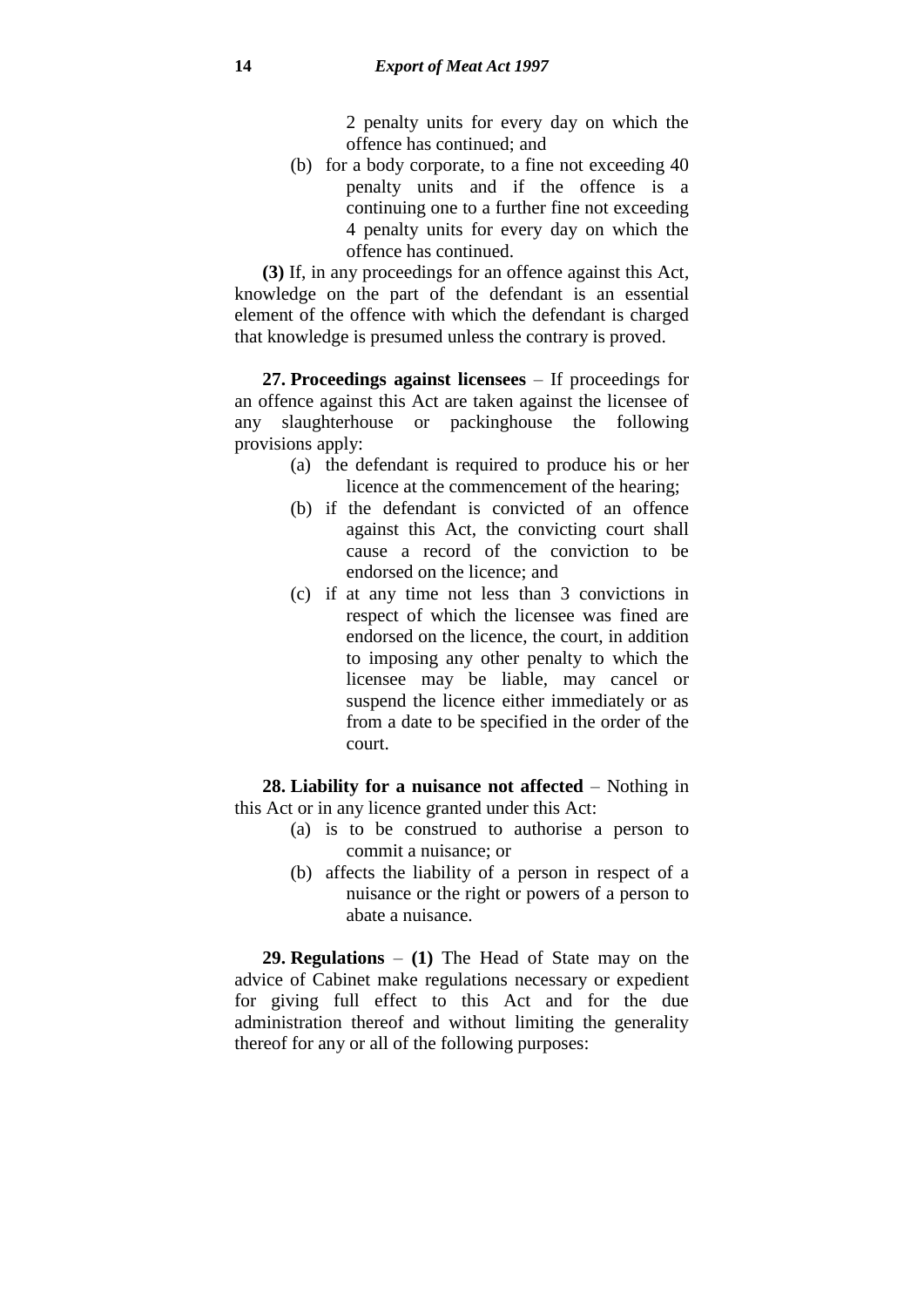- (a) providing for the conditions to be complied with before the grant of any licence or approval under this Act and the terms and conditions subject to which any such licence or approval shall beheld or may be renewed, transferred, surrendered or cancelled;
- (b) providing for the Registration of marks, stamps, brands or labels used for the branding or marking of meat or any other products derived from slaughtered stock;
- (c) providing for the inspection of slaughtering places, packing houses, stockyards and other premises subject to this Act of stock carcasses meat or meat products, and of conveyances used for the carriage of stock carcasses meat or meat products and prescribing the powers of Inspectors in respect of any such inspection;
- (d) regulating or prohibiting the administration of drugs or harmful substances to stock before slaughter;
- (e) regulating or prohibiting the acceptances at slaughterhouses of animals for slaughter which are diseased or defective;
- (f) providing for inspection of ships or aircraft carrying or intended to carry carcasses or meat;
- (g) providing for the certification of carcasses or meat intended for export;
- (h) the provision of refrigerating space and appliances in premises in respect of which licences or approvals may be issued or given under this Act;
- (*i*) regulating the construction, lighting, ventilation, air temperature cleansing, drainage water supply, maintenance and good management of slaughtering places, packing houses, stockyards, and other premises subject to this Act and the construction cleansing and maintenance of all fixtures appliances, instruments, utensils, and things connected or used therewith or connected with the management thereof and the hygiene requirements to be observed by or in relation to any persons working therein so far as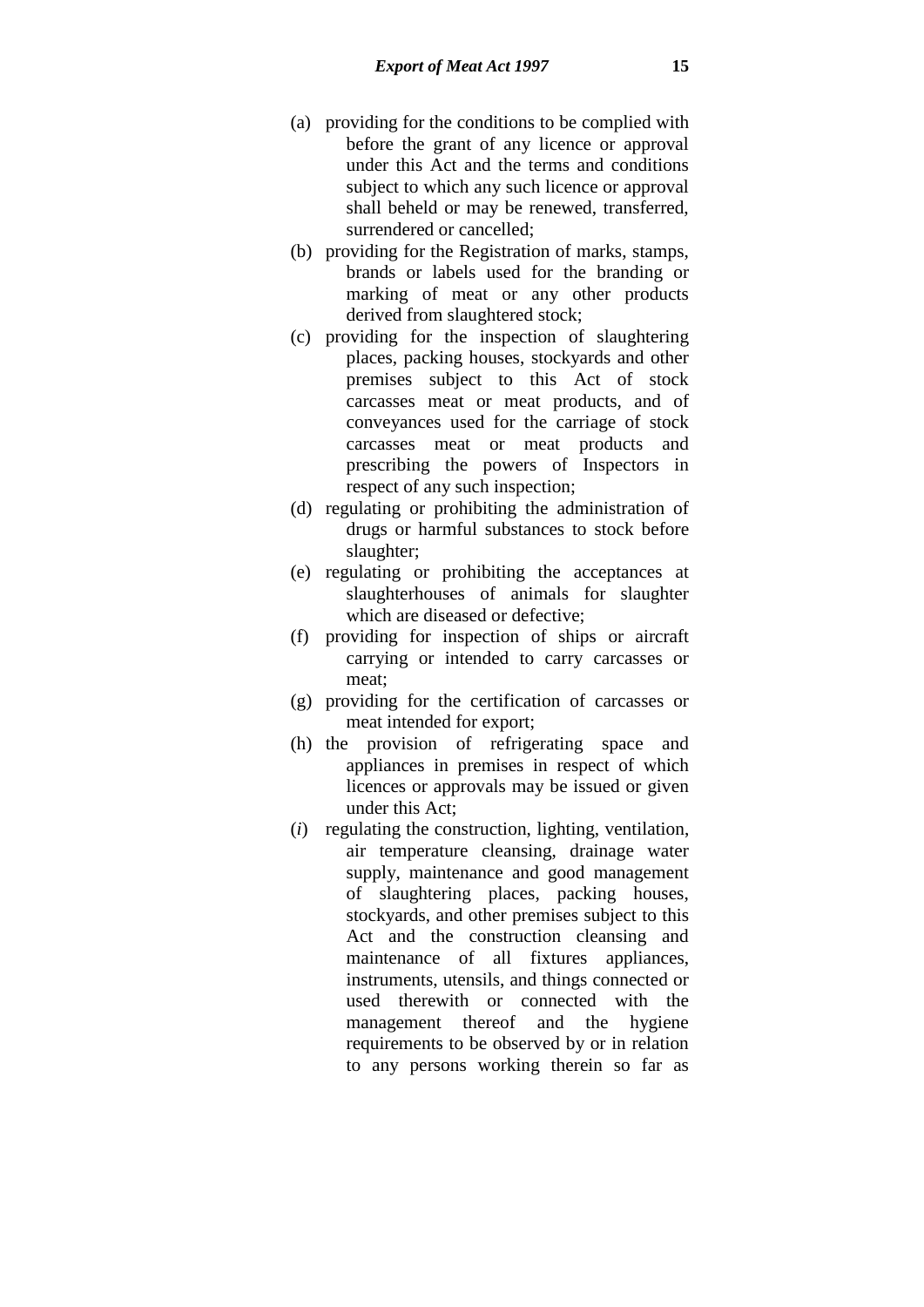concerns the clothing conduct and health of such person;

- (j) regulating the conveyance of carcasses or of meat from place to place;
- (k) regulating or controlling the application of chemicals or drugs to meat derived from stock slaughtered in slaughterhouses;
- (*l*) providing for the storage and treatment of meat intended for human consumption and prohibiting the use of any injurious or detrimental or deceptive processes in respect of any such meat;
- (m) prescribing the mode of dealing with diseased or defective stock;
- (n) regulating methods for the slaughtering of stock and prohibiting methods of slaughter which are not humane;
- (o) the matters in respect of which fees are payable under this Act the amount of the fees and the person liable for the payment thereof;
- (p) prescribing returns to be made by licensees or other persons in charge of slaughtering places or by the holders of export licences and prescribing the persons to whom any such returns is made; and
- (q) prescribing offences against regulations and prescribing penalties for such offences not exceeding in any case a fine of 20 penalty units in the case of an individual, and 40 penalty units in the case of a body corporate, and not exceeding for a continuing offence a further fine of 2 penalty units (in the case of an individual), or 4 penalty units (in a case of a body corporate), for every day on which the offence has continued.

(2) The amount of a fee prescribed under subsection  $(1)(o)$ :

- (a) shall be proposed by the Ministry; and
- (b) is subject to the consideration and approval of the National Revenue Board under the Public Finance Management Act 2001.

### **REVISION NOTES 2008 – 2018**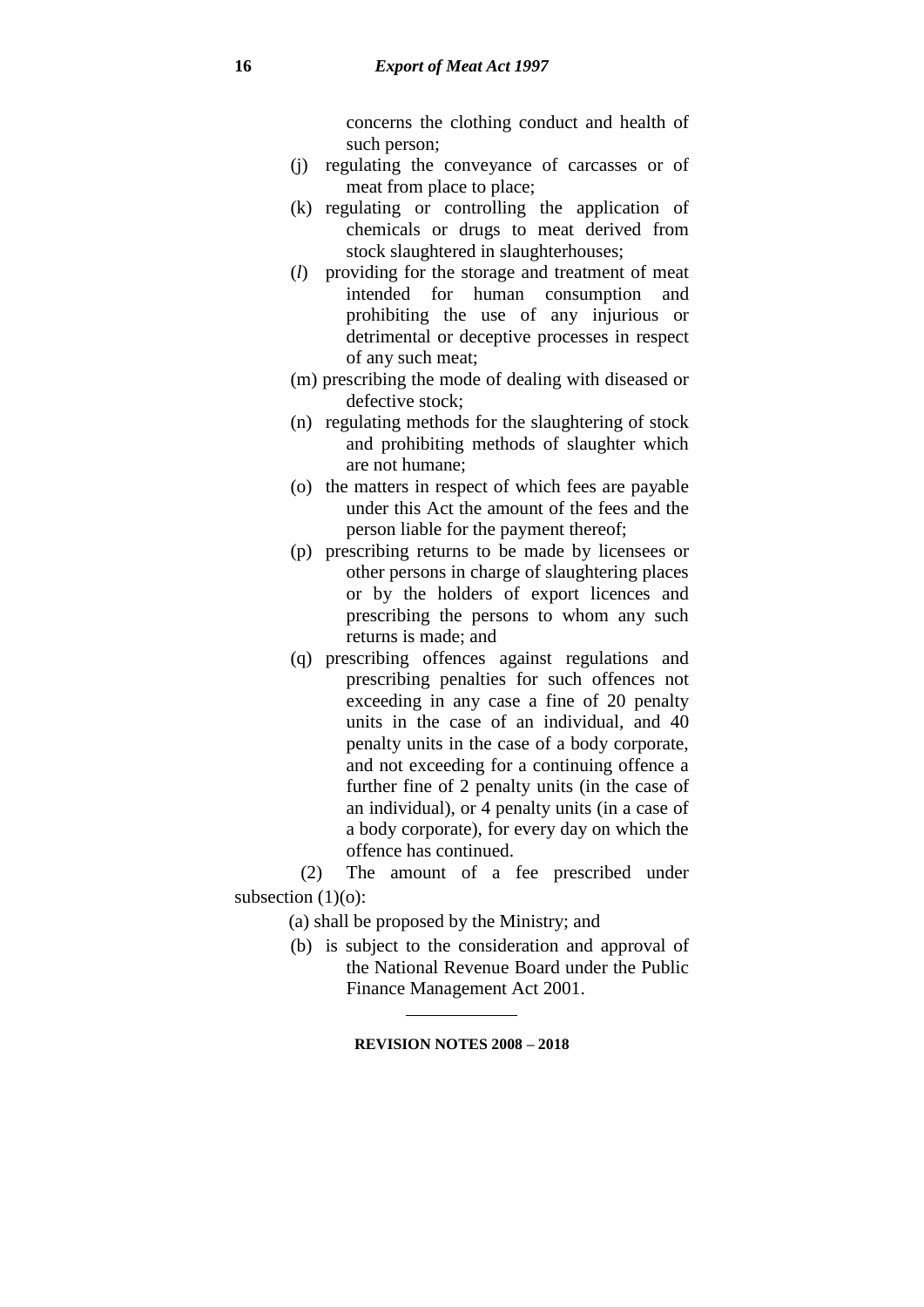This is the official version of this Act as at 31 December 2018.

This Act has been revised by the Legislative Drafting Division from 2008 to 2018 respectively under the authority of the Attorney General given under the *Revision and Publication of Laws Act 2008.*

The following general revisions have been made:

- (a) Amendments have been made to conform to modern drafting styles and to use modern language as applied in the laws of Samoa.
- (b) Amendments have been made to up-date references to offices, officers and statutes.
- (c) Insertion of the commencement date
- (d) References to the male gender made gender neutral
- (e) Other minor editing has been done in accordance with the lawful powers of the Attorney General.
	- (i) "Every" and "any" changed to "a" or "each" where appropriate
	- (ii) Present tense drafting style:
		- o "shall be" and "has been" changed to "is" and "shall be deemed" changed to "is taken"
		- o "shall have" changed to "has"
		- o "hereby" and "from time to time" (or "at any time") removed
		- o "shall be guilty" changed to "commits"
		- o "such" replaced with appropriate articles
		- o "in the case of" replaced with "for"
	- (iii) Use of plain language
		- o "notwithstanding" changed to "despite"
		- o "pursuant to" changed to "under"
		- o "for the purposes of" changed to "in"
	- (iv) Numbers in words changed to figures
	- (v) Removal of superfluous terms:
		- o "the provisions of"
		- o "against this Act"
	- (vi) "the foregoing provisions of this section", "the preceding subsection" and similar wording changed to the actual section/subsections
	- (vii) section 2 "In this Act, unless the context otherwise requires added
	- (viii) Sections 6, 7(2), 18(2), 20, 24, 25 and 28 revised and paragraphed or divided into subsections (s20)
	- (ix) Parts were inserted
		- $(x)$  "in the discretion of..." deleted as superfluous as "may" implies discretionary power
		- (xi) Part numbers changed to decimal

The following amendments were made to this Act since the publication of the *Consolidated and Revised Statutes of Samoa 2007:*

By the *Fees and Charges (Miscellaneous Amendments) Act 2017* No. 13: